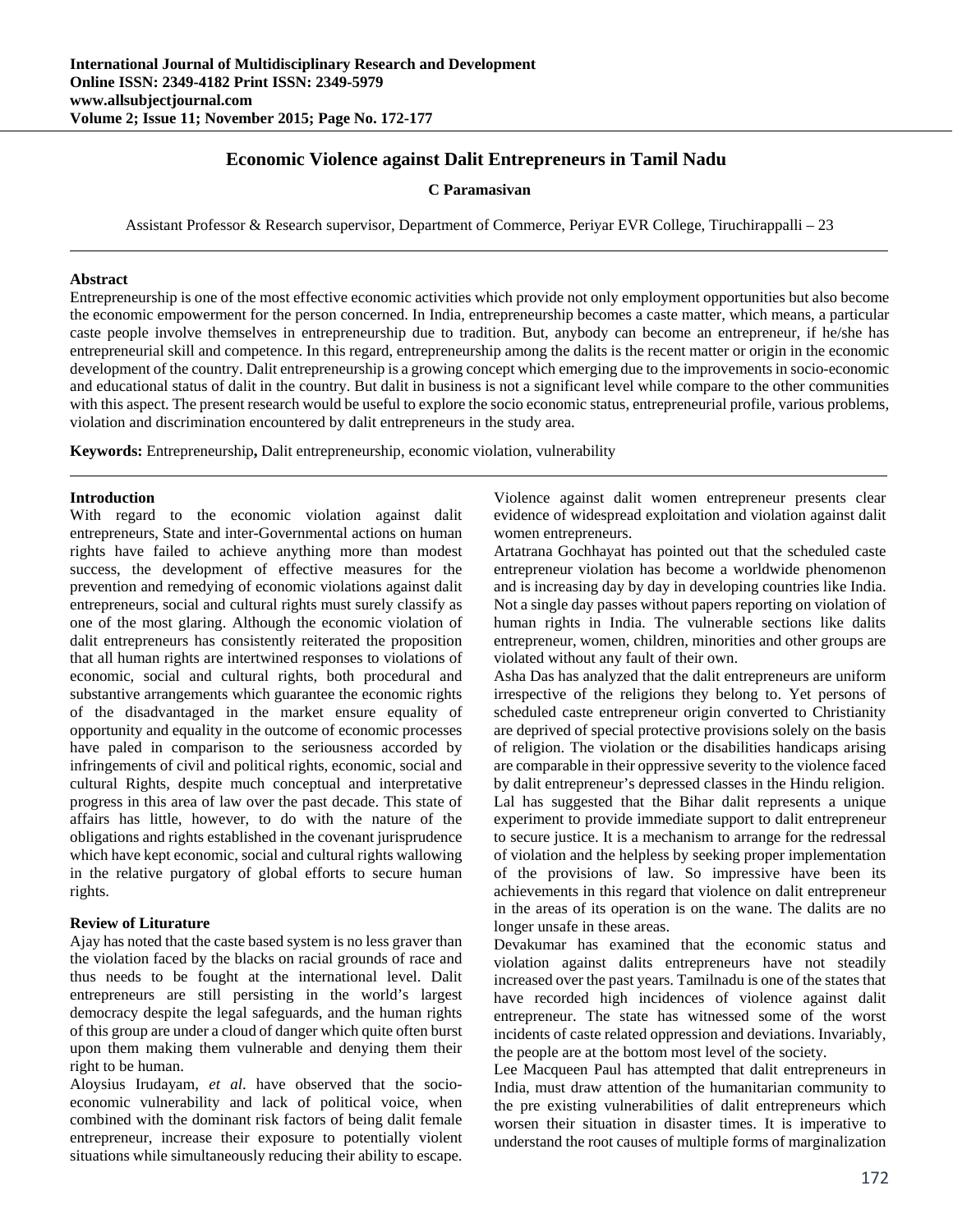and violence meted out to the dalit entrepreneurs in the social, cultural, political and economic aspects of life, which get further magnified in the backdrop of disasters.

Linda Mayoux has concluded that small scale industry development, particularly when targeting disadvantaged groups, has often been promoted as a possible alternative to fundamental change in property relations. It discusses a relatively successful case of small scale entrepreneurship development. With the substantial amounts of capital and risk involved, an unusually high number of scheduled caste exlaborers have managed to become reasonably successful entrepreneurs.

Paul Frijters, *et al*. have remarked about the need to investigate entrepreneurship and credit constraints under labor market violation. We divide self-employed into those who prefer to be self-employed and those who prefer to have a salaried job but cannot find one; and also divide salaried workers into want-tobe entrepreneurs and happy-to-be salaried workers. Over 40 percent of migrant workers are either currently or want-to-be entrepreneurs.

Savaraiah and Devarajulu have highlighted that it is inevitable to create jobs for the scheduled caste in the private sector industries because the Government provides electricity, water at concession rates and is declaring tax-holidays. If the private sector denies the opportunities to scheduled caste in private sector, the human rights of weaker sections will be violated.

Shalini Asrani and Sushma Kaushik have recommended that dalit entrepreneur issue today is one of the worst examples of violence against the business, and the oppressive living conditions of millions of people in India. This violence persists despite Government efforts to improve the situation through affirmative action and land reform policies in the last 50 years which were ostensibly directed toward access to education and Government job.

### **Statement of the Problem**

Violence is the expression of physical force against others, compelling action against one's will on pain of death or physical harm. Variant uses of the term refer to the destruction of nonliving objects. Worldwide, violence is used as a tool of manipulation and also is an area of concern for law and culture what take attempts to suppress and stop it. Violence can take many forms anywhere from mere hitting between two humans where there can be bodily harm, to war and genocide where millions may die as a result. It should be noted that violence can be non-physical as well.

Dalit entrepreneurs have lived in deep social and economic isolation. They were socially and economically disintegrated from the mainstream of societal living and the working of its concomitant viz., economy. Accordingly, a large number of these households have very poor socio-economic receptivity for modern change and development. This is supported by their illiteracy, inferiority complex, blind belief etc. All this will make them serve the village land-owners either as laborers or by supplying some goods like slippers, furniture, baskets, mats etc. at very nominal prices.

Hence, there is a need to understand the economic violation against dalit entrepreneurs in particular in the study area. This study would be useful to find out various violation encountered by dalit entrepreneurs and possible ways to overcome the violation in their study area.

### **Objective of the Study**

The primary objective of the study is to identify the economic violence against dalit entrepreneurs in Tamilnadu.

### **Research Methodology**

The present research study is descriptive in nature using both primary and secondary data. Descriptive research includes surveys and fact-finding enquiries of different kinds. The major purpose of descriptive research is description of the state of affairs, as it exists at present.

## **(a) Sampling Technique**

Stratified random sampling method was used as the sampling technique.

### **(b) Sample Size**

There are 2910 dalit entrepreneurs in Tamilnadu as per the record of Directorate of Industries and Commerce, Chennai, of which 640 respondents (22%) are taken as sample size for the study. 20 respondents from each district have been chosen, of which 10 respondents are from rural and 10 from urban region. Convenient sampling techniques were applied to select the sample respondents.

### **(c) Data Collection**

The study requires both secondary and primary data. Primary data were collected with the help of structured interview schedule. Secondary data were collected from the published and unpublished sources, such as director of census operations, Tamilnadu 2011, MSME annual report on 2011, Tamilnadu public service commission report, commissioner of employment and training, Chennai, The directorate of industries and commerce Tamilnadu, district industrial centre Tamilnadu, Tamilnadu adidravidar housing development cooperation limited, and thesis, dissertation, e-journals, magazines, and purchasing software's.

#### **Study Area**

The study area is the State of Tamil Nadu. There are 32 districts in this state and it is considered as 'Universe' for the purpose of collection and analysis of data.

#### **Period of the Study**

The study has covered a period of two years from August 2012 to July 2014, which includes the data collection period from January 2013 to June 2013.

### **Scope of Research Study**

The present research study consists of a wide scope on understanding the various discriminations and violations against dalit entrepreneurs in Tamilnadu and how it affects their socio-economic empowerment. Dalit entrepreneurs can be planned and developed and the need for providing appropriate knowledge, awareness of business ethics and environment to promote entrepreneurship is very vital. Entrepreneurship is one of the emerging concepts which provide income generation, employment opportunities, utilization of local resources and national income. In this way, Government has taken a lot of steps to promote the entrepreneurship with financial assistance. Due to the socio economic conditions of the down drown communities like dalit they might not become entrepreneurs. If anyone becomes as entrepreneur, he/she faces unique problems not because of being an entrepreneur but because of being a dalit.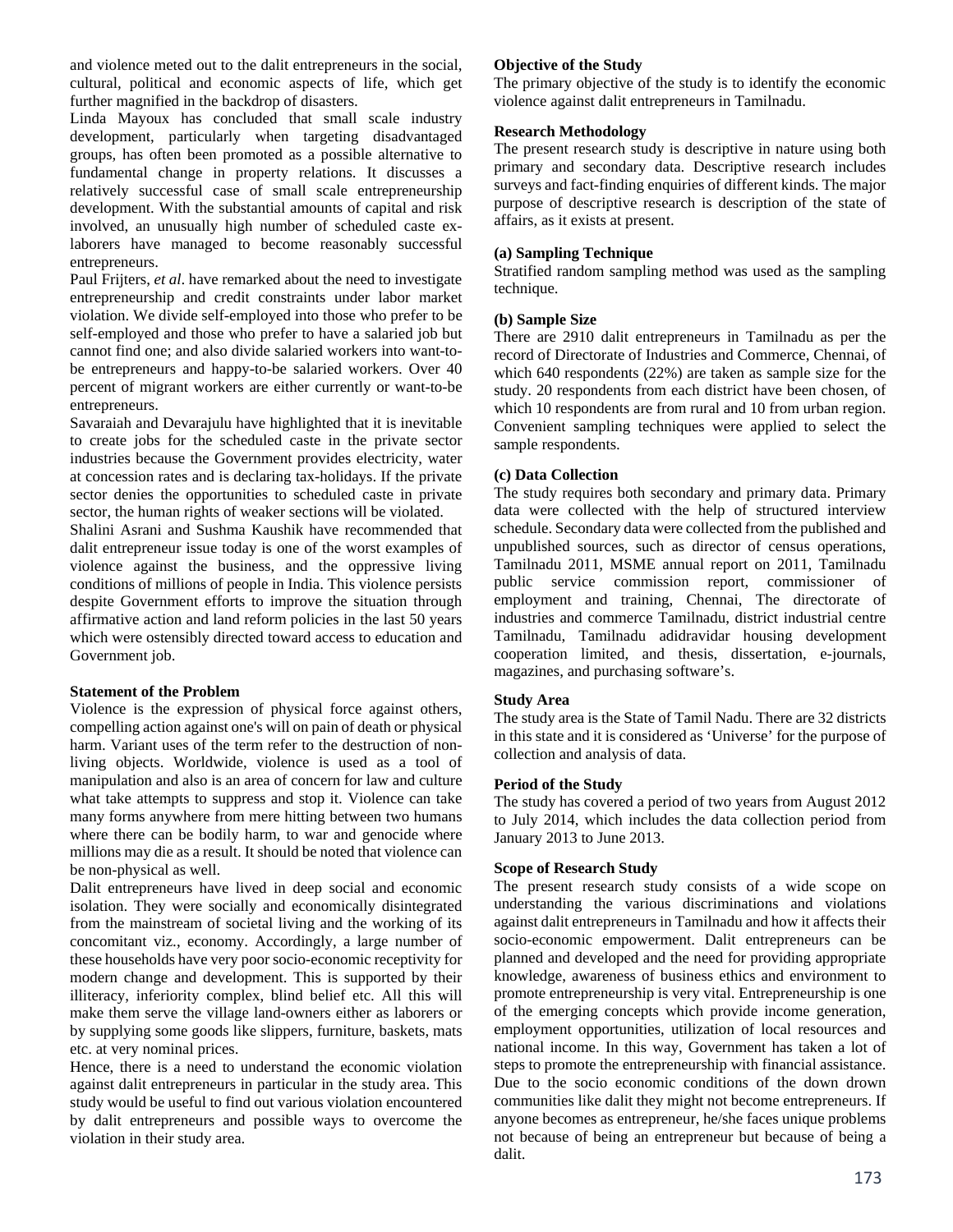**Table 1:** Reason for Economic Violation against dalit entrepreneurs

| <b>Reasons</b>          | <b>Value</b> | <b>Strongly Disagree</b> | <b>Dis</b><br>agree | Moderate<br>Agree | Agree | <b>Strongly Agree</b> | <b>Total</b> | F              | <b>Sig</b> |
|-------------------------|--------------|--------------------------|---------------------|-------------------|-------|-----------------------|--------------|----------------|------------|
|                         | No.          | 38                       | 43                  | 149               | 245   | 165                   | 640          |                |            |
| Poor literacy level     | $\%$         | 5.9                      | 6.7                 | 23.3              | 38.3  | 25.8                  | 100          |                |            |
| Low Awareness           | No.          | 32                       | 56                  | 152               | 220   | 180                   | 640          |                |            |
|                         | $\%$         | 5.0                      | 8.8                 | 23.8              | 34.4  | 28.1                  | 100          |                |            |
| Inferiority complex     | No.          | 20                       | 44                  | 137               | 154   | 285                   | 640          | $\overline{c}$ |            |
|                         | $\%$         | 3.1                      | 6.9                 | 21.4              | 24.1  | 44.5                  | 100          | Ō              | $0.000**$  |
|                         | No.          | 13                       | 46                  | 136               | 203   | 242                   | 640          | 0385.          |            |
| Due to the social setup | $\%$         | 2.0                      | 7.2                 | 21.3              | 31.7  | 37.8                  | 100          |                |            |
|                         | No.          | 9                        | 24                  | 68                | 145   | 394                   | 640          |                |            |
| No land Holding         | $\%$         | 1.4                      | 3.8                 | 10.6              | 22.7  | 61.6                  | 100          |                |            |
| Dominated upper Society | No.          | 15                       | 30                  | 85                | 125   | 385                   | 640          |                |            |
|                         | $\%$         | 2.3                      | 4.7                 | 13.3              | 19.5  | 60.2                  | 100          |                |            |

**Source:** Primary data Note: \*\* Denotes significance at 1% level.

The above table explained the reason for economic violation against dalit entrepreneurs.

A maximum of 394 (61.6%) of respondents strongly agree and a minimum of 9 respondents (1.4%) strongly disagree with "no land holding" as major reason for economic violation against dalit entrepreneurs.

Ho: There is no significant difference between economic violation and initial stage problems of dalit entrepreneurs.

The above table reveals that the p-value is less than 0.05; the null hypothesis is rejected at 1 per cent level of significance. It is concluded that there is a significant difference between economic violation and initial stage problems of dalit entrepreneurs. (F= 10385.942; p<0.01).

**Table 2:** Ways of Violation

| Ways                        | <b>Value</b> | <b>Strongly Disagree</b> | <b>Disagree</b> | Moderately | Agree | <b>Strongly Agree</b> | <b>Total</b> |                      | <b>Sig</b> |
|-----------------------------|--------------|--------------------------|-----------------|------------|-------|-----------------------|--------------|----------------------|------------|
|                             | No.          | 19                       | 28              | 115        | 217   | 261                   | 640          |                      |            |
| No Respect of Talent        | $\%$         | 3.0                      | 4.4             | 18.0       | 33.9  | 40.8                  | 100          |                      |            |
| No Opportunities            | No.          | 12                       | 33              | 118        | 201   | 276                   | 640          |                      |            |
|                             | $\%$         | 1.9                      | 5.2             | 18.4       | 31.4  | 43.1                  | 100          | 0                    | $\ast$     |
| Not considering Experience  | No.          |                          | 29              | 118        | 190   | 286                   | 640          | ᠬ<br>$\mathbf{\sim}$ | $000*$     |
|                             | $\%$         | 2.7                      | 4.5             | 18.4       | 29.7  | 44.7                  | 100          | 91                   |            |
|                             | No.          |                          | 15              | 77         | 108   | 434                   | 640          |                      |            |
| Exploiting the Basic Rights | $\%$         | 0.9                      | 2.3             | 12.0       | 16.9  | 67.8                  | 100          |                      |            |
| Untouchability              | No.          |                          | 24              | 97         | 67    | 443                   | 640          |                      |            |
|                             | %            | 1.4                      | 3.8             | 15.2       | 10.5  | 69.2                  | 100          |                      |            |

**Source:** Primary data Note: \*\* Denotes significance at 1% level.

The table no 4.3 indicates the ways of violation against dalit entrepreneurs in Tamilnadu.

A maximum of 434 respondents (67.8%) strongly agree and a minimum of 6 respondents (0.9%) strongly disagree with "exploiting the basic rights" as the for way of violation against dalit entrepreneurs.

Ho: There is no significant difference between violation and initial stage problems of dalit entrepreneurs.

The above table reveals that the p-value is less than 0.05; the null hypothesis is rejected at 1 per cent level of significance. It is concluded that there is a significant difference between ways of violation and initial stage problems of dalit entrepreneurs.  $(F= 16.230; p<0.01)$ .

| Sl. No | <b>Particulars</b> | <b>Frequency</b> | Percentage |
|--------|--------------------|------------------|------------|
|        | Highly not correct |                  | 0.9        |
|        | Not correct        |                  | ÷.         |
|        | Moderate           | hУ               | 10.8       |
|        | Correct            |                  | 14.7       |
|        | Absolutely correct | 443              | 69.2       |
|        | Total              | 640              | 100        |

**Table 3:** Opinion on Discrimination in Business

**Source:** Primary data

The table no 4.5 shows that 6 respondents (0.9%) were highly not correct; 28 respondents (4.4%) were not correct; 69 respondents (10.8%) were moderately correct; 94 respondents were correct (14.7%) and 443 respondents (69.2%) were absolutely correct in their opinion on discrimination in

business. A maximum of 443 respondents (69.2%) were absolutely correct and a minimum of 6 respondents (0.9%) were highly not correct in the opinion on discrimination of dalit entrepreneurs.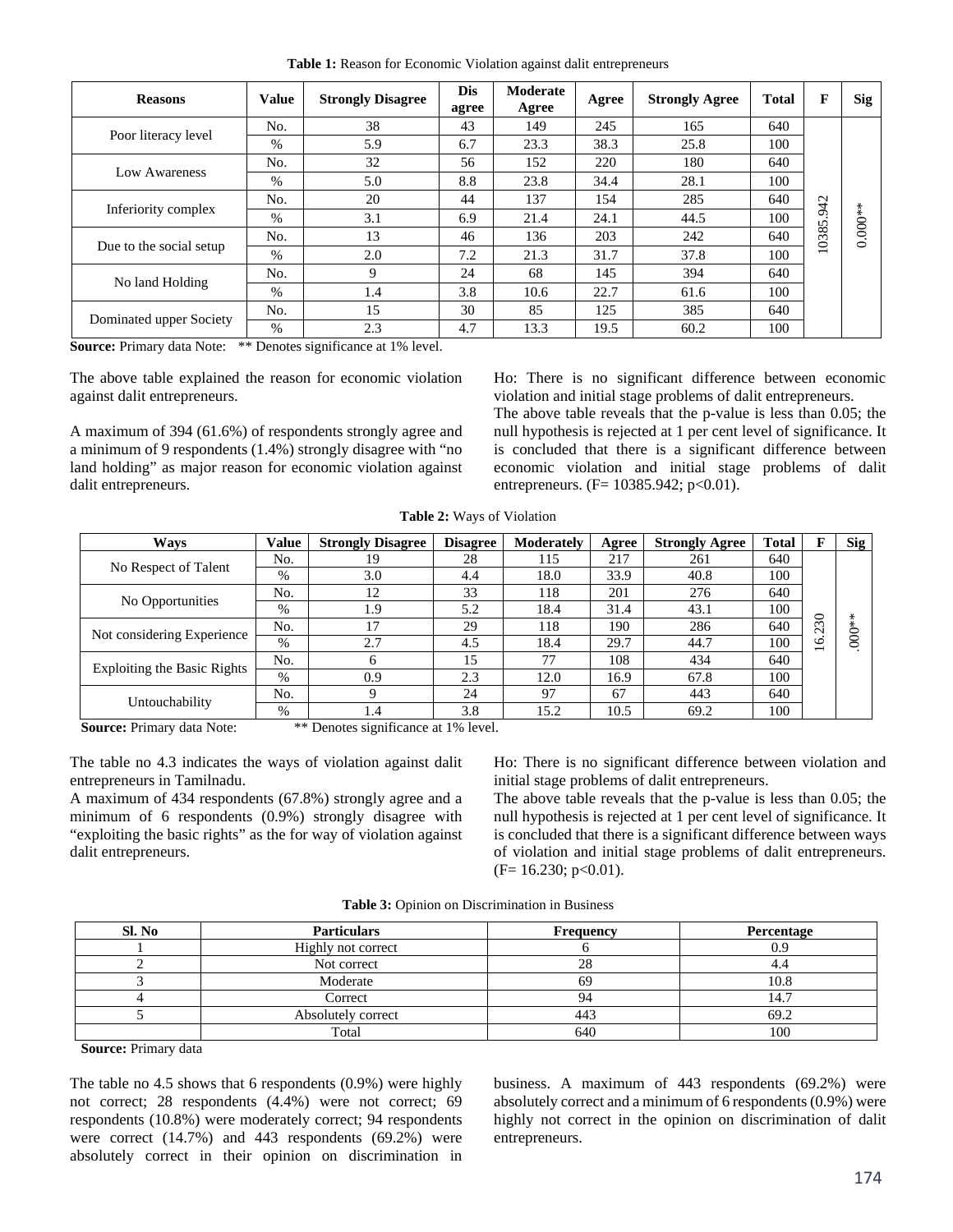|  |  | <b>Table 4:</b> Opinion on Equal Rights in Business |
|--|--|-----------------------------------------------------|
|  |  |                                                     |

| Sl. No | <b>Particulars</b> | <b>Frequency</b> | <b>Percentage</b> |
|--------|--------------------|------------------|-------------------|
|        | Highly not correct |                  |                   |
|        | Not correct        | 22               | 3.4               |
|        | Moderate           | 92               | 14.4              |
|        | Correct            | 82               | 12.8              |
|        | Absolutely correct | 441              | 68.9              |
|        | Total              |                  |                   |

**Source:** Primary data

The table no 4.7 shows that 3 respondents (0.5%) were highly not correct; 22 respondents (3.4%) were not correct; 92 respondents (14.4%) respondents were moderately correct; 82 respondents (12.8%) were correct and 441 respondents (68.9%) were absolutely correct in the opinion on equal rights in business. A maximum of 387 respondents (60.5%) strongly agree and a minimum of three respondents (0.5%) disagree with "opinion on equal right in business".

**Table 5:** Dominated by Upper caste entrepreneurs

| Sl. No | <b>Particulars</b> | <b>Frequency</b> | Percentage |
|--------|--------------------|------------------|------------|
|        | Disagree           |                  | 0.5        |
|        | No Opinion         |                  | 12.0       |
|        | Agree              | 73               | 27.0       |
|        | Strongly agree     | 387              | 60.5       |
|        | Total              |                  |            |

**Source:** Primary data

The table no 4.9 shows the details of dominated by upper caste entrepreneurs.

It is found that three respondents (0.5%) disagree; 77 respondents (12.0%) were no opinion; 173 respondents (27.0%) agree and 387 respondents (60.5%) strongly agree with "dominated by upper caste entrepreneurs".

The majority of 387 respondents (60.5%) strongly agree and a minimum of 3 respondents disagree with "dominated by upper caste entrepreneurs."

| <b>Dimension</b>       | <b>Value</b> | <b>Highly Not Correct</b> | <b>Not Correct</b> | Moderate | <b>Correct</b> | <b>Absolutely Correct</b> | <b>Total</b> | F                              | <b>Sig</b> |
|------------------------|--------------|---------------------------|--------------------|----------|----------------|---------------------------|--------------|--------------------------------|------------|
| Level of Investment    | No.          | 3                         | 34                 | 120      | 198            | 285                       | 640          |                                |            |
|                        | $\%$         | 0.5                       | 5.3                | 18.8     | 30.9           | 44.5                      | 100          |                                |            |
|                        | No.          | 3                         | 18                 | 109      | 199            | 311                       | 640          |                                |            |
| <b>Small Concern</b>   | $\%$         | 0.5                       | 2.8                | 17.0     | 31.1           | 48.6                      | 100          |                                |            |
|                        | No.          | $\overline{7}$            | 28                 | 112      | 269            | 224                       | 640          |                                |            |
| Marginal opportunities | $\%$         | 1.1                       | 4.4                | 17.5     | 42.0           | 35.0                      | 100          |                                |            |
|                        | No.          | $\Omega$                  | 21                 | 79       | 213            | 327                       | 640          |                                |            |
| <b>Less Customers</b>  | $\%$         | $\mathbf{0}$              | 3.3                | 12.3     | 33.3           | 51.1                      | 100          | 59<br>$\overline{\phantom{0}}$ | $.000**$   |
|                        | No.          | $\mathbf{0}$              | 24                 | 71       | 80             | 365                       | 640          | 458.                           |            |
| Recently originated    | $\%$         | $\mathbf{0}$              | 3.8                | 11.1     | 28.1           | 57.0                      | 100          |                                |            |
|                        | No.          | 3                         | 38                 | 85       | 205            | 309                       | 640          |                                |            |
| Moral support          | $\%$         | 0.5                       | 5.9                | 13.3     | 32.0           | 48.3                      | 100          |                                |            |
|                        | No.          | 11                        | 70                 | 91       | 190            | 278                       | 640          |                                |            |
| Support from Dalit     | $\%$         | 1.7                       | 10.9               | 14.2     | 29.7           | 43.4                      | 100          |                                |            |
|                        | No.          | 20                        | 28                 | 62       | 196            | 334                       | 640          |                                |            |
| Change of Attitude     | $\%$         | 3.1                       | 4.4                | 9.7      | 30.6           | 52.2                      | 100          |                                |            |

**Source:** Primary data Note: \*\* Denotes significance at 1% level.

The table no 4.11 indicates the competing with upper caste entrepreneurs for dalit entrepreneurs in Tamilnadu.

A maximum of 365 respondents (57.0%) strongly agree and a minimum of 24 respondents (3.8%) were not correct on "recently originated the business" these are the major problems of competition by upper caste entrepreneurs and dalit entrepreneurs.

**Ho:** There is no significant difference between domination and marketing problems of dalit entrepreneurs.

The above table reveals that the p-value is less than 0.05; the null hypothesis is rejected at 1 per cent level of significance. It is concluded that there is a significant difference between domination and marketing problems of dalit entrepreneurs. (F= 458.159; p<0.01).

| <b>Obstacles</b>                  | Value | <b>Not Affected</b> | <b>Affected</b> | Moderate | <b>Highly Affected</b> | Very High<br><b>Affected</b> | <b>Total</b> | F   | sig     |
|-----------------------------------|-------|---------------------|-----------------|----------|------------------------|------------------------------|--------------|-----|---------|
| Dalit Attitude                    | No.   | 76                  | 56              | 126      | 196                    | 186                          | 640          |     |         |
|                                   | $\%$  | 11.9                | 8.8             | 19.7     | 30.6                   | 29.1                         | 100          |     |         |
| <b>Business Movements</b>         | No.   | 66                  | 46              | 141      | 203                    | 184                          | 640          |     |         |
|                                   | %     | 10.3                | 7.2             | 22.0     | 31.7                   | 28.8                         | 100          |     | ∗       |
| <b>Entrepreneurial Competence</b> | No.   | 69                  | 64              | 154      | 215                    | 138                          | 640          | 306 | $000^*$ |
|                                   | %     | 10.8                | 10.0            | 24.1     | 33.6                   | 21.6                         | 100          | 498 |         |
| Narrow Minded                     | No.   | 84                  | 44              | 121      | 199                    | 192                          | 640          |     |         |
|                                   | $\%$  | 13.1                | 6.9             | 18.9     | 31.1                   | 30.0                         | 100          |     |         |
| Support and Supporters            | No.   | 87                  | 53              | 124      | 167                    | 209                          | 640          |     |         |
|                                   | %     | 13.6                | 8.3             | 19.4     | 26.1                   | 32.7                         | 100          |     |         |

**Table 7:** Obstacles for business

**Source:** Primary data Note: \*\* Denotes significance at 1% level.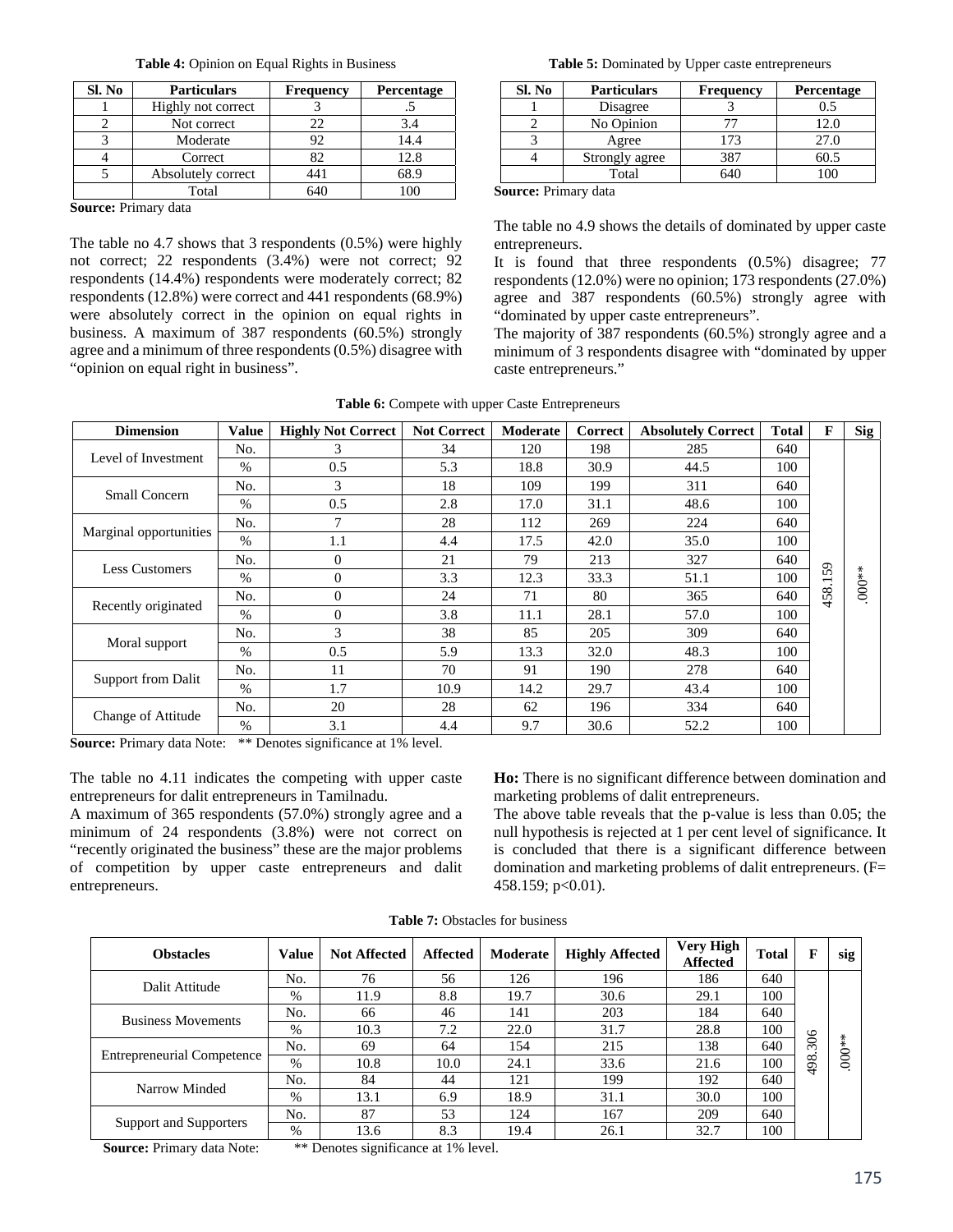The table no 4.13 indicates the various obstacles for business faced by dalit entrepreneurs in Tamilnadu.

A maximum of 209 respondents (32.7%) were very highly affected and a minimum of 53 respondents (8.3%) were affected by the "support and supporters" as the major problems for business for dalit entrepreneurs.

**Ho:** There is no significant difference between obstacles for business and marketing problems of dalit entrepreneurs.

The above table reveals that the p-value is less than 0.05; the null hypothesis is rejected at 1 per cent level of significance. It is concluded that there is no significant difference between obstacles for business and marketing problems of dalit entrepreneurs. (F= 498.306; p<0.01).

| <b>Reasons</b>                                                                                                                                                                                                                                                                                                              | Value          | <b>Strongly</b><br>Agree | Dis<br>agree | N <sub>0</sub><br><b>Opinion</b> | Agree | <b>Strongly Agree</b> | <b>Total</b> | F   | Sig           |
|-----------------------------------------------------------------------------------------------------------------------------------------------------------------------------------------------------------------------------------------------------------------------------------------------------------------------------|----------------|--------------------------|--------------|----------------------------------|-------|-----------------------|--------------|-----|---------------|
|                                                                                                                                                                                                                                                                                                                             | No.            | 18                       | 68           | 145                              | 307   | 102                   | 640          |     |               |
| <b>Fully Repaying</b>                                                                                                                                                                                                                                                                                                       | $\frac{0}{0}$  | 2.8                      | 10.6         | 22.7                             | 48.0  | 15.9                  | 100          |     |               |
| Not Fully Repaying                                                                                                                                                                                                                                                                                                          | No.            | 12                       | 42           | 165                              | 284   | 137                   | 640          | 59  | $\ast$        |
|                                                                                                                                                                                                                                                                                                                             | $\frac{0}{0}$  | . 9                      | 6.6          | 25.8                             | 44.4  | 21.4                  | 100          | −   |               |
|                                                                                                                                                                                                                                                                                                                             | No.            | 12                       | 45           | 175                              | 219   | 189                   | 640          | 458 | $\frac{1}{2}$ |
| Partly Repaying                                                                                                                                                                                                                                                                                                             | $\frac{0}{0}$  | . 9                      | 7.0          | 27.3                             | 34.2  | 29.5                  | 100          |     |               |
|                                                                                                                                                                                                                                                                                                                             | No.            | 18                       | 39           | 144                              | 171   | 268                   | 640          |     |               |
| Not repaying due to business crisis                                                                                                                                                                                                                                                                                         | $\frac{0}{0}$  | 2.8                      | 6.1          | 22.5                             | 26.7  | 41.9                  | 100          |     |               |
| $\sim$<br>$\sim$ $\sim$<br>$\mathbf{1}$ and $\mathbf{1}$ and $\mathbf{1}$ and $\mathbf{1}$ and $\mathbf{1}$ and $\mathbf{1}$ and $\mathbf{1}$ and $\mathbf{1}$ and $\mathbf{1}$ and $\mathbf{1}$ and $\mathbf{1}$ and $\mathbf{1}$ and $\mathbf{1}$ and $\mathbf{1}$ and $\mathbf{1}$ and $\mathbf{1}$ and $\mathbf{1}$ and | $\cdot$ $\sim$ | $-401$                   |              |                                  |       |                       |              |     |               |

**Table 8:** Repaying of loans by dalit entrepreneurs

**Source:** Primary data \*\* Denotes significance at 1% level.

The above table explains the repaying of loans by dalit entrepreneurs.

A maximum of 268 respondents (41.9%) strongly agree and a minimum of 18 respondents (2.8%) with "not repaying due to business crisis" as major problems in repayment of bank loans for dalit entrepreneurs.

The above table reveals that the p-value is less than 0.05; the null hypothesis is rejected at 1 per cent level of significance. It is concluded that there is a significant difference between domination and marketing problems of dalit entrepreneurs. (F= 458.159; p<0.01).

### **Suggestions**

Status of dalit entrepreneurs in India has a negative impact on economic development, because these people have commitment to hard work, and are creators of local resources, but fail to attract the upper caste people or the upper caste people are not ready to accept the economic empowerment of dalit entrepreneurs. It is purely caste based discrimination against dalits around the country.

People belonging to higher castes do not permit the dalits to enter their houses even today. The practice of making them stand at the door steps and sending them away, still exists in most of the villages of districts. Many dalit entrepreneurs drop their plans of starting an enterprise because of an apprehension whether people will come forward to buy their products. Hence the migration of dalit entrepreneurs to neighbouring countries and other states for job.

The higher caste people are of the view that the dalit people must opt only for the job meant for their community. Dalits are living in large numbers in places like Theni, Usilampatti, Kampam, Andipatti and Periayakulam. Caste differences are therefore, not predominant here. In view of the decline of farm enterprise, approaching the people of higher caste is on the wane. Hence the necessity for self-upliftment through one's own enterprise.

### **Conclusion**

This article brings out the economic violation against dalit entrepreneurs in Tamil nadu starting from the reason for economic violation against dalit entrepreneurs, ways of

violation, opinion on discrimination in business, dominated by upper caste entrepreneurs, competing with upper caste entrepreneurs, obstacles for business, and repayment of bank loan by dalit entrepreneurs, training programmes and infrastructure facility. Awareness on the kind of enterprise to be undertaken and the means to earn more profit out of it is rather at a low level among the dalits. Even if enlightened entrepreneurs come forward to start a new venture, the society, the people of the higher caste and the Government do not encourage it. Most of the dalit entrepreneurs have no traditional entrepreneurial establishment whatsoever. Hence they have to confront several challenges and hardship while starting new ventures.

### **Reference**

- 1. Ajay. Atrocities on Dalits: A Human Rights Perspective, Atrocities on Dalits, 2010; 1:54-78.
- 2. Aloysius Irudayam SJ, Jayshree P, Mangubhai Joel Lee G. Dalit Women Speak Out Violence against Dalit Women in India, Overview Report of Study in Andhra Pradesh, Bihar, Tamil Nadu/Pondicherry and Uttar Pradesh, National Campaign on Dalit Human Rights New Delhi, 2006, 1-23.
- 3. Artatrana Gochhayat. Human Rights Violation and the Dalits: A Theoretical Background with Special Reference to Odisha, IOSR Journal of Humanities and Social Science (IOSR-JHSS), 2013; 8(1):53-59.
- 4. Asha Das. Demands for Amending Constitution Scheduled Castes Order, 1950, Report of the National Commission for Religious and Linguistic Minorities, Communalism Combat, 2010, 1-8.
- 5. Devakumar J. Caste Clashes and Dalits Rights Violations in Tamil Nadu, Social Scientist, 2007; 35:2-6.
- 6. Lal AK. Dalit in Action an Evaluation of Bihar Dalit Vikas Samiti, Concept Publishing Company, New Delhi, 1997, 2-8.
- 7. Lee Macqueen Paul. Addressing Caste Discrimination in Humanitarian Response, National Dalit Watch National Campaign on Dalit Human Rights, 2011, 27-71.
- 8. Linda Mayoux. A Development Success Story Low Caste Entrepreneurship and Inequality: An Indian Case Study,